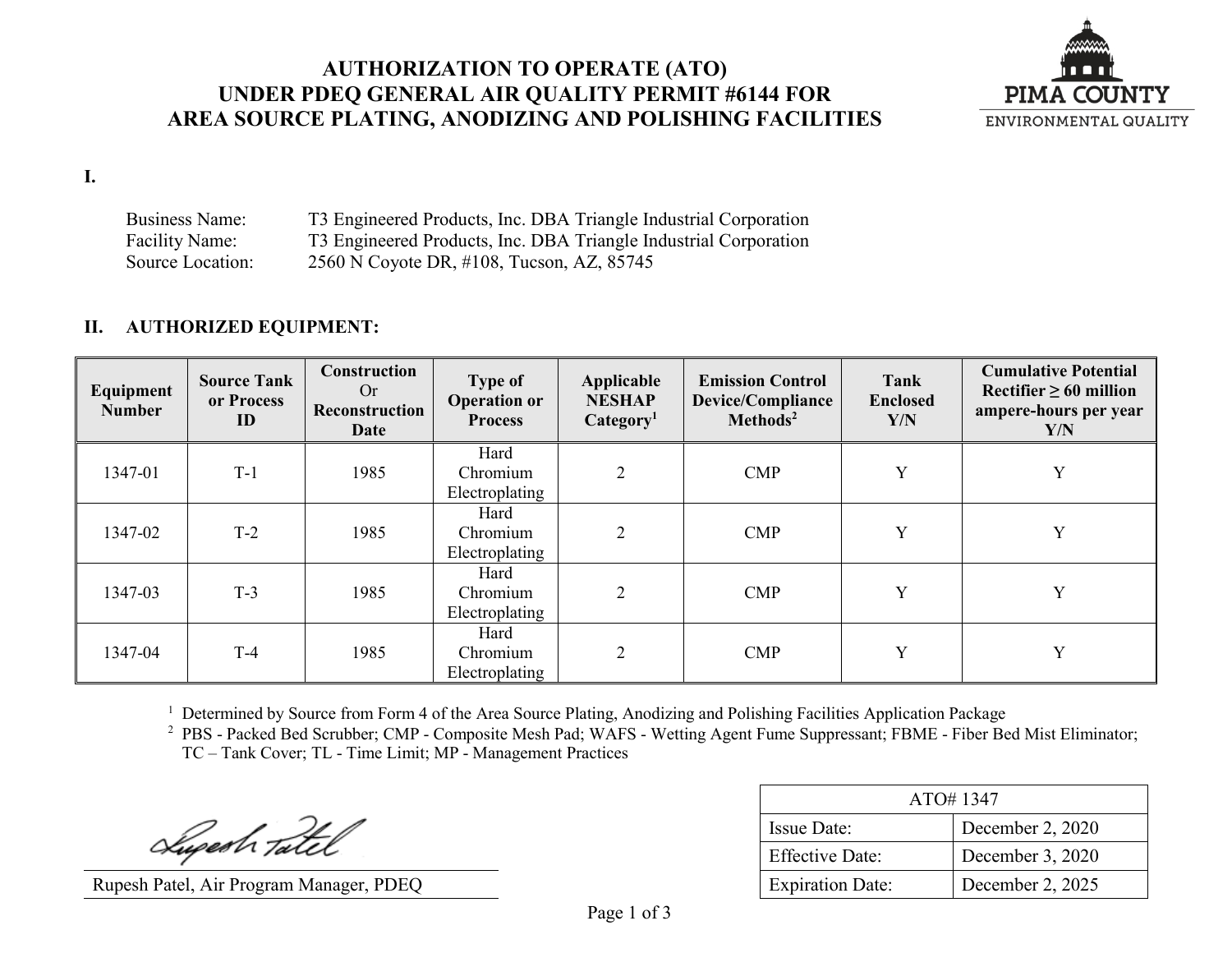# **AUTHORIZATION TO OPERATE (ATO) UNDER PDEQ GENERAL AIR QUALITY PERMIT #6144 FOR AREA SOURCE PLATING, ANODIZING AND POLISHING FACILITIES**



#### **II. AUTHORIZED EQUIPMENT (Continued):**

| Equipment<br><b>Number</b> | <b>Source Tank</b><br>or Process<br>ID | Construction<br>Or<br>Reconstruction<br>Date | <b>Type of</b><br><b>Operation or</b><br><b>Process</b> | Applicable<br><b>NESHAP</b><br>Category <sup>1</sup> | <b>Emission Control</b><br>Device/Compliance<br>Method <sup>2</sup> | Tank<br><b>Enclosed</b><br>Y/N | <b>Cumulative Potential</b><br>Rectifier $\geq 60$ million<br>ampere-hours per year<br>Y/N |
|----------------------------|----------------------------------------|----------------------------------------------|---------------------------------------------------------|------------------------------------------------------|---------------------------------------------------------------------|--------------------------------|--------------------------------------------------------------------------------------------|
| 1347-05                    | $T-5$                                  | 1985                                         | Hard<br>Chromium<br>Electroplating                      | $\overline{2}$                                       | $\mathbf{CMP}$                                                      | Y                              | Y                                                                                          |
| 1347-06                    | $T-6$                                  | 1985                                         | Hard<br>Chromium<br>Electroplating                      | $\overline{2}$                                       | $\text{CMP}$                                                        | Y                              | Y                                                                                          |
| 1347-07                    | $T-7$                                  | 1985                                         | Hard<br>Chromium<br>Electroplating                      | $\overline{2}$                                       | $\mathbf{CMP}$                                                      | Y                              | Y                                                                                          |
| 1347-08                    | $T-8$                                  | 1985                                         | Hard<br>Chromium<br>Electroplating                      | $\mathfrak{D}$                                       | $\mathbf{CMP}$                                                      | Y                              | Y                                                                                          |
| 1347-09                    | $T-9$                                  | 1985                                         | Hard<br>Chromium<br>Electroplating                      | $\mathfrak{D}$                                       | $\mathbf{CMP}$                                                      | Y                              | Y                                                                                          |

<sup>1</sup> Determined by Source from Form 4 of the Area Source Plating, Anodizing and Polishing Facilities Application Package

<sup>2</sup> PBS - Packed Bed Scrubber; CMP - Composite Mesh Pad; WAFS - Wetting Agent Fume Suppressant; FBME - Fiber Bed Mist Eliminator; TC – Tank Cover; TL - Time Limit; MP - Management Practices

Superh Tatel

Rupesh Patel, Air Program Manager, PDEQ

| ATO#1347                |                  |  |  |  |
|-------------------------|------------------|--|--|--|
| Issue Date:             | December 2, 2020 |  |  |  |
| <b>Effective Date:</b>  | December 3, 2020 |  |  |  |
| <b>Expiration Date:</b> | December 2, 2025 |  |  |  |